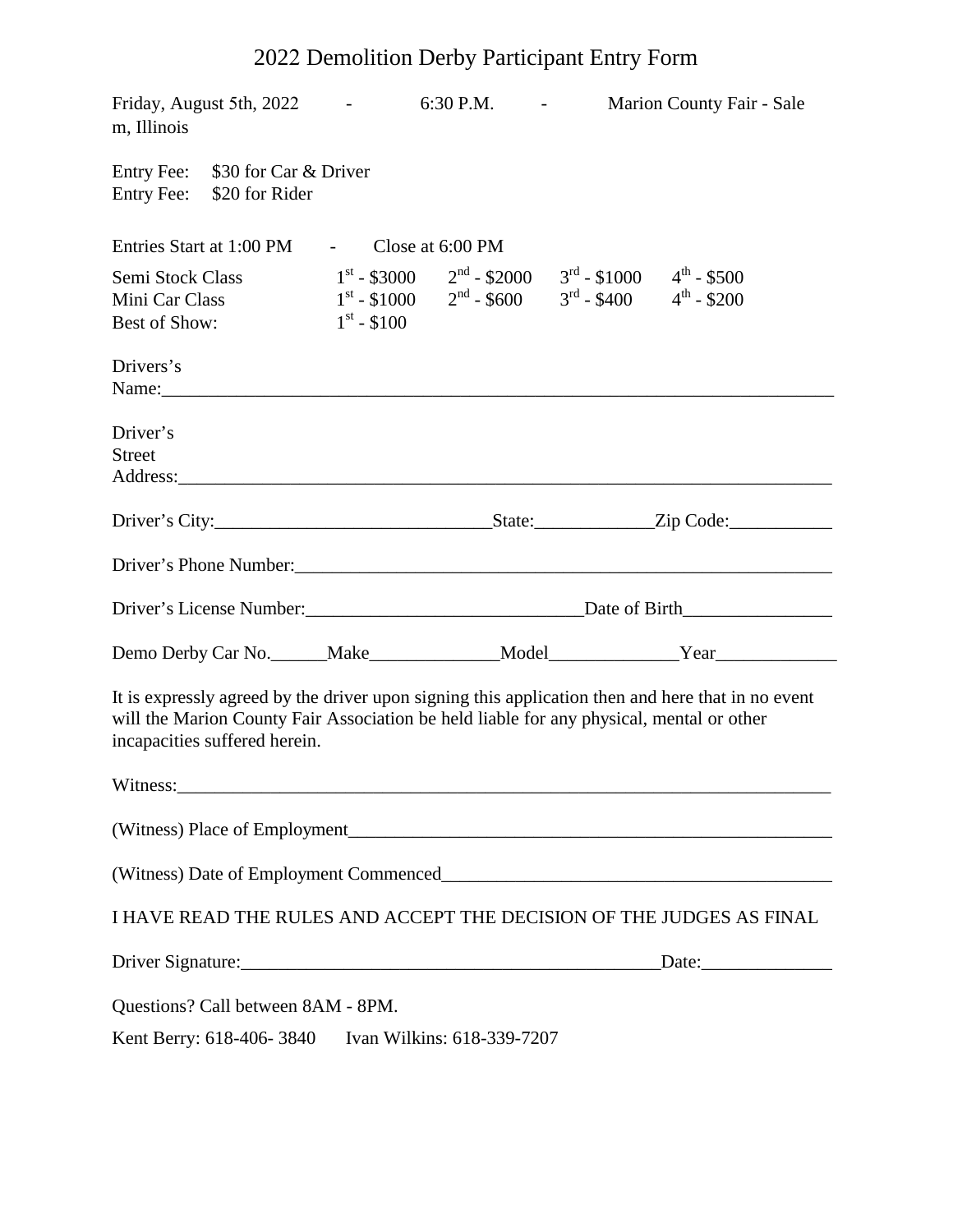## **Rules and Regulations:**

**NO harassing of the judges will be allowed at any time by drivers, passengers, crewmembers or spectators. Failure to abide by this rule, the driver will forfeit all money, and all involved will be escorted from premises.**

**Sandbagging is not tolerated and will be strictly enforced. Locking up the brakes prior to a hit for anything other than a driver's door will be a cause for disqualification. The fans pay to see a show, put one on!!!**

**You must make AGGRESSIVE HIT every 60 seconds.**

**You will be given ample time for restarts. We do not use the clock exclusively. We try to work with you if you are hung up. Hitters get more time than sandbaggers.**

**This is not a team event; team driving will not be tolerated.**

**THERE IS NO ALCOHOL IN THE PITS. This includes pit crews. If you or ANY of your crew is caught with alcohol, you will be disqualified.**

**\_\_\_\_\_\_\_\_\_\_\_\_\_\_\_\_\_\_\_\_\_\_\_\_\_\_\_\_\_\_\_\_\_\_\_\_\_\_\_\_\_\_\_\_\_\_\_\_\_\_\_\_\_\_\_\_\_\_\_\_\_\_\_\_\_\_\_\_\_\_\_\_\_\_**

**All cars are subject to a post-race inspection before any prize money is awarded!** 

#### **SEMI STOCK**: CARS MAYBE SUBJECT TO DRILL/SCOPE. JUDGES DECISIONS ARE FINAL

1. Passenger cars and station wagons only. No trucks, jeeps, hearses, limousines, or ambulances. Chrysler imperials 73 & older, No imperial sub frames. No 61-69 Lincolns.

2. No sedagans, no crease enhancements, no sheet metal shaping, forming or folding except what is specifically stated in rules. Remove all glass, mirrors, and plastic. Remove all decking from wagons. Vehicles must be swept clean of all debris.

3. MANDATORY- Cars must have seat belts and working brakes. You may carry fire extinguisher but must be securely mounted and free of movement.

4. No doubling of body panels, no added metal except what is specifically stated in rules.

5. You may patch floor boards and trunk pans but MUST be done this way. Cut out all rust, overlap no more than 1'' w/ the same thickness as body material and fasten w/ sheet metal screws 1 every 4'' NO WELDING!!!

# **Hood, Trunk, Doors, Body Mounts**

1. Hood must be in 100% stock position an open for inspection. May use 2 pieces of ¾'' all thread, with washers no larger than 4''OD & ¼'' thick, mounted outboard of radiator for hood securement (DO NOT SLEEVE). May use 2 pieces of 2" angle 4" long welded to hood & fenders & bolted together in 2 locations on each side of hood.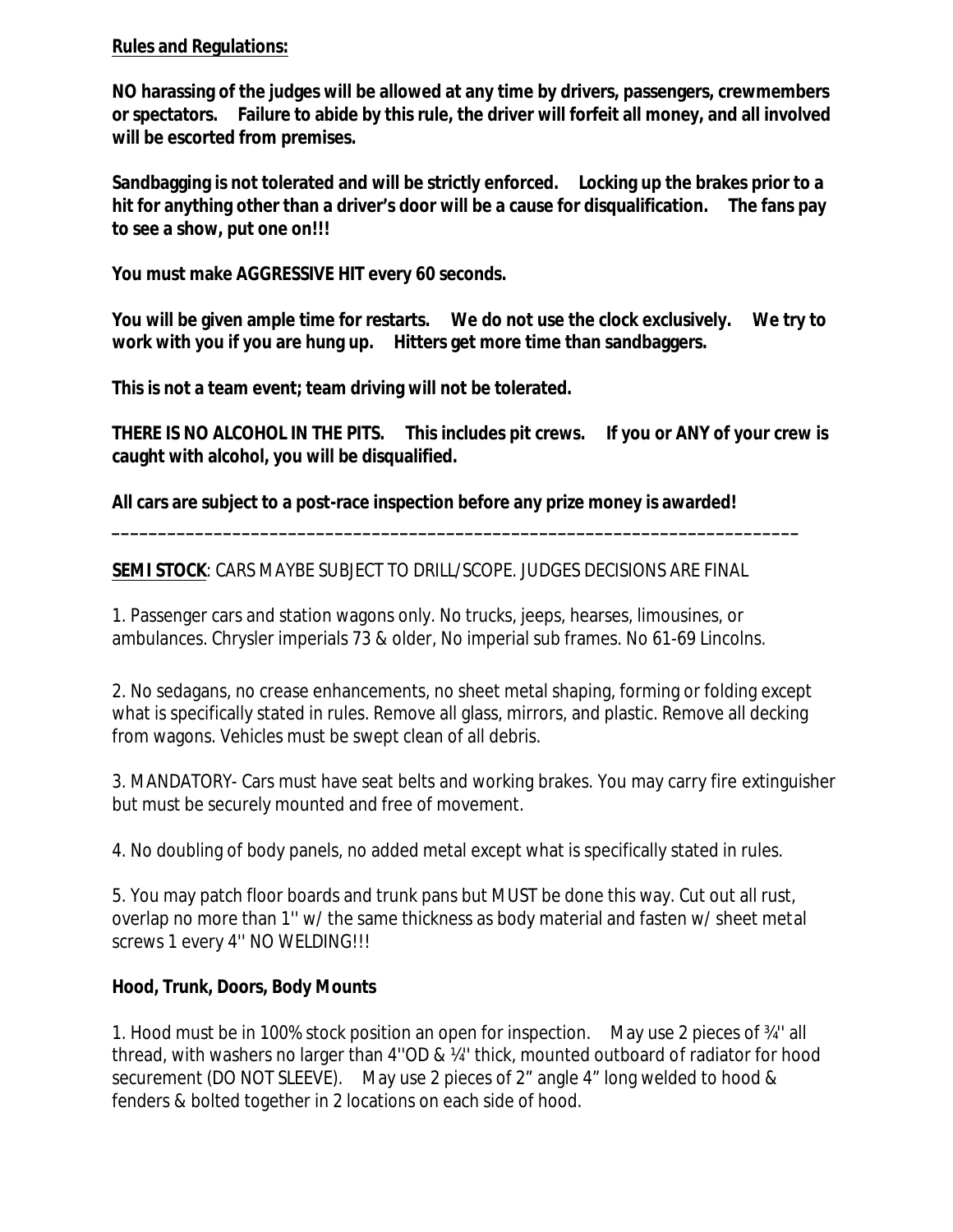2. Trunk lid maybe left in stock position, completely removed, or front half in stock position with rear half tucked inside. May use <sup>34"</sup> all tread through 2 body mounts (1 per frame rail) and trunk lid with washers no larger than 4"OD & ¼" thick. MUST BE ABLE TO INSPECT

3. Trunks and tailgates may be welded 5 on and 5 off with 2" long strap per seam or bolted with 2 pieces of 2" angle 4"long, or #9 wire in 2 spots per seam.

4. Doors may be welded 5 on and 5 off with 2" long strap, driver and passenger door may be reinforced inside OR out. Reinforcement may overlap door seam 2".

5. Body mounts may be removed BUT MUST BE REPLACED WITH 1" STEEL SPACER NO LARGER THAN 3"OD, bolts may be replaced with 1/2" bolts and 4' washers. Bolts may go through body.

6. Must have wire or a piece of chain ran from hood to cowl. ALL JUDGES DECISIONS ARE FINAL

# **Cage & Halo bars**

1. 4-point cage only (Halo bar optional). Dash bar & rear seat bar max of 3''x3''. Driver and passenger door bars, which may run back no further than 18" behind seat. Gas tank protector welded to back bar, must be off the floor and between rear humps.

2. Cage MUST be inside drivers' compartment, not in doors. May be welded to inner skin.

3. MANDATORY- All 4 points of cage must be wired to post of car.

4. DOWN TUBES. One in Driver's door and one in passenger's door area, center of door, welded in the cage section only. ALL JUDGES DECISIONS ARE FINAL!!!

# **Frames**

1. Frames must remain completely stock, except for dimpling or notching of rear frame rails. If notched do not re-weld.

2. Absolutely no welding on frame.

3. No pitching/tilting/ or cold pinch of frame.

4. No spacers taller than 4'' between core support and frame. Will assume its pitched, you won't run.

5. May run chain or wire from rear frame rail to frame rail, chain must be bolted, NOT WELDED.

**Bumpers: JUDGES DECISIONS ARE FINAL!!!!**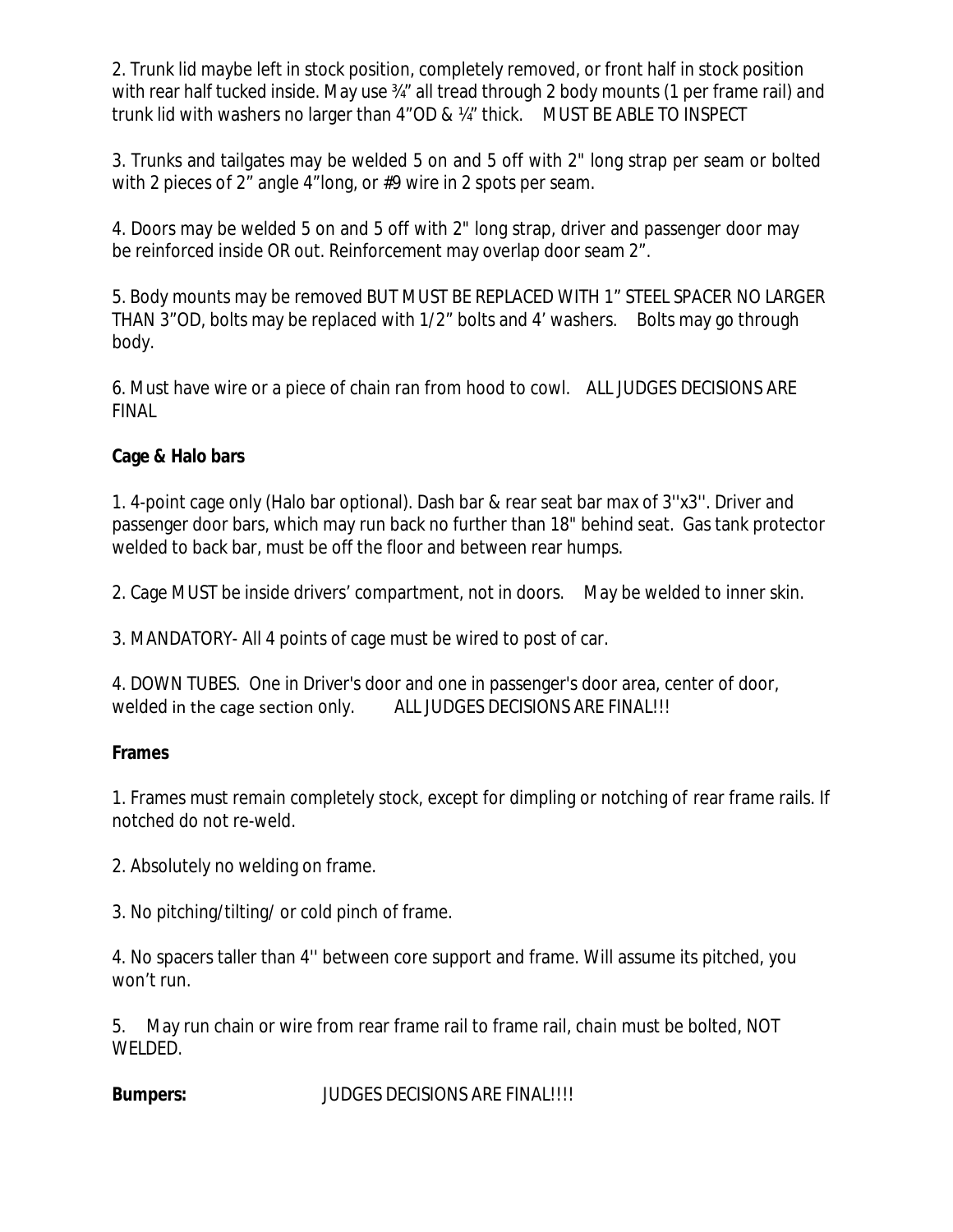1. Bumpers may be reinforced or homemade, or aftermarket but must be stock appearing, this is strictly judge's decision.

2. Homemade & aftermarket bumpers cannot exceed 8"point and must be spread out 24". NO SKI Inc. Pointy Bumpers!!

3. If using factory shocks, they can be collapsed & shocks and brackets can be welded solid 4" from back of bumper.

4. If hardnosing, no shocks or brackets can be used. Allowed to weld on frame 4" from back of bumper for mounting purposes, BUT DON'T GET EXCESSIVE!!! JUDGES DECISIONS FINAL!!!

5. Bumper must be located outside of core support with the front clip & core support in STOCK location. Only shortening of frame is to square end to mount bumper.

## **Engine & Transmission:**

1. Any engine & transmission maybe used in any car but must be mounted in stock position. (standard transmissions allowed)

2. Any lower engine mount may be used but must be bolted or welded to cradle only. CANNOT contact frame/spring pocket in any way.

3. Lower engine cradle ALLOWED. NO protectors, skid plates, DP's, tranny braces, steel bell's or anything else. LOWER CRADLE ONLY!!! Judge's decision final.

4. Factory tranny crossmember or 2"x2" sq. tubing can be used, may use 2 pieces of angle no bigger than 3"x3"x1/4", 4" long if relocation is needed. Angel may be welded to frame and crossmember or tubing bolted in.

5. Headers, floor shifters, tranny coolers, sliders, homemade drive shafts, homemade steering columns allowed.

6. Any type automotive radiator maybe used, must be mounted in stock position. NO RESERVE TANKS.

7. Battery must mounted securely inside passenger compartment, must be covered.

**Rear ends:** (no floater rear ends) Dana 60's

1. Rear end swaps allowed, you can weld brackets to any 5-lug reared. No bracing or re-enforcement allowed. No axle savers. Housing must be stock appearing. Aftermarket axles are allowed.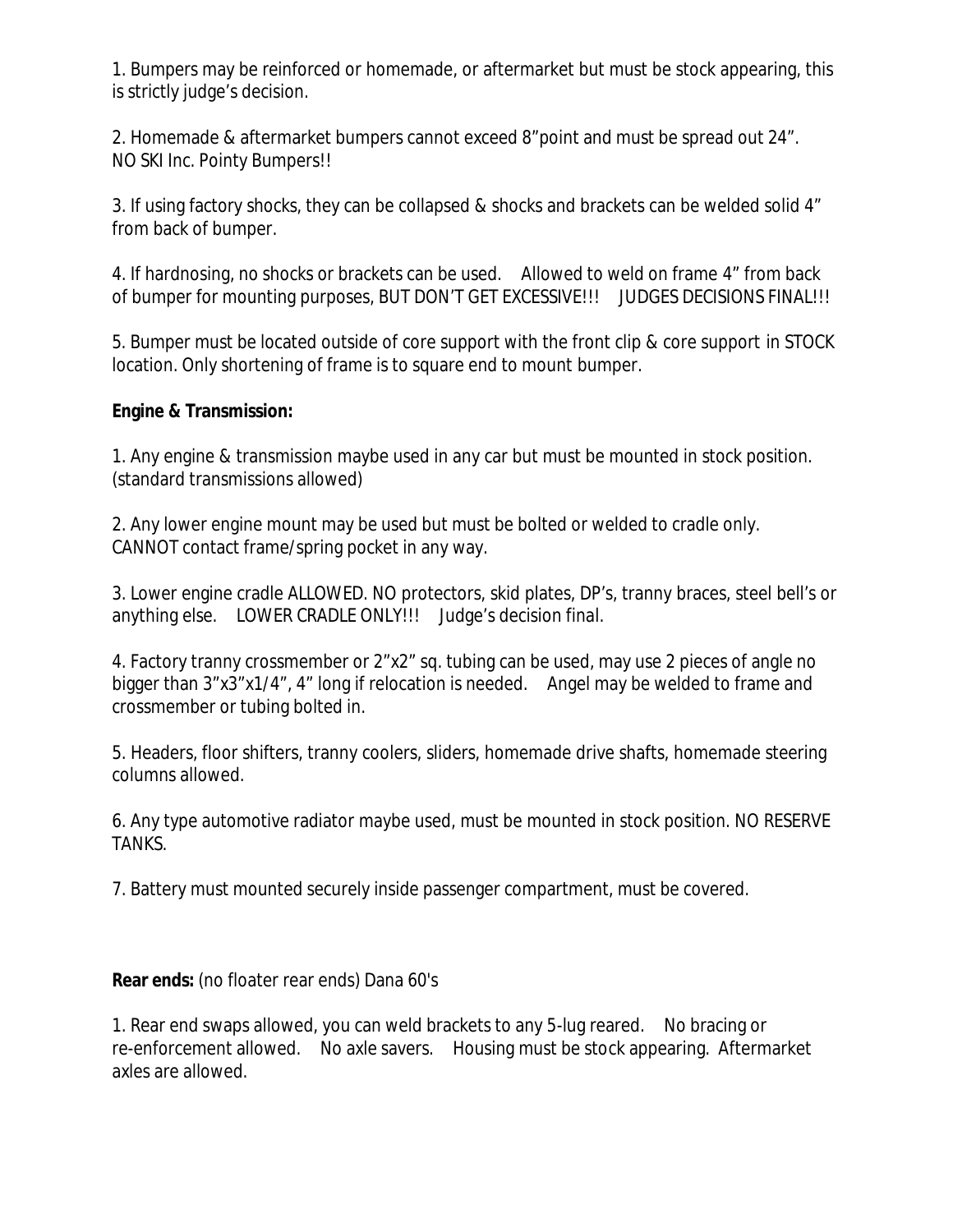2. Models equipped with leaf springs must use stock leaf springs and hangers.

3. Homemade drive shafts, sliders, and pinion brake allowed.

4. Rear end spider gears maybe welded, spools ok also.

5. Trailing arms & control arms must remain stock.

#### **Suspension:**

1. Must stay completely stock, welding A-arms down with 2"x4" strap, 2 per side, on in front and one in back of A-arm.

2. Aftermarket or homemade tie rod tubes allowed but must have factory ends. No Hemi's.

#### **Gas Tanks:**

1. Stock gas tanks must be removed. Fuel cell or metal gas tank must be securely mounted and covered in the rear seat area. ANY FUEL TANKS FOUND LEAKING WILL NOT RUN!!! NO PLASTIC TANKS!!! JUDGES DECISIONS ARE FINAL

#### **Tire & Wheels:**

1. Only 16'' or smaller tires & wheels allowed. Any type tire, fork lift, skidder tire, foam filled and bead lock (on inside only).

2. Small weld in wheel centers allowed. No thicker than 3/8'' and no larger than 7''OD. Basically, just the lug pattern. NO FULL WHEEL CENTERS ALLOWED!!!!

**Everyone needs to read and RE-READ and BUILD to these rules!!!! If it doesn't say you can, DON'T!!!!!**

## **Questions? Call between 8AM-8PM.**

**Kent Berry: 618-406-3840 Ivan Wilkins:618-339-7207**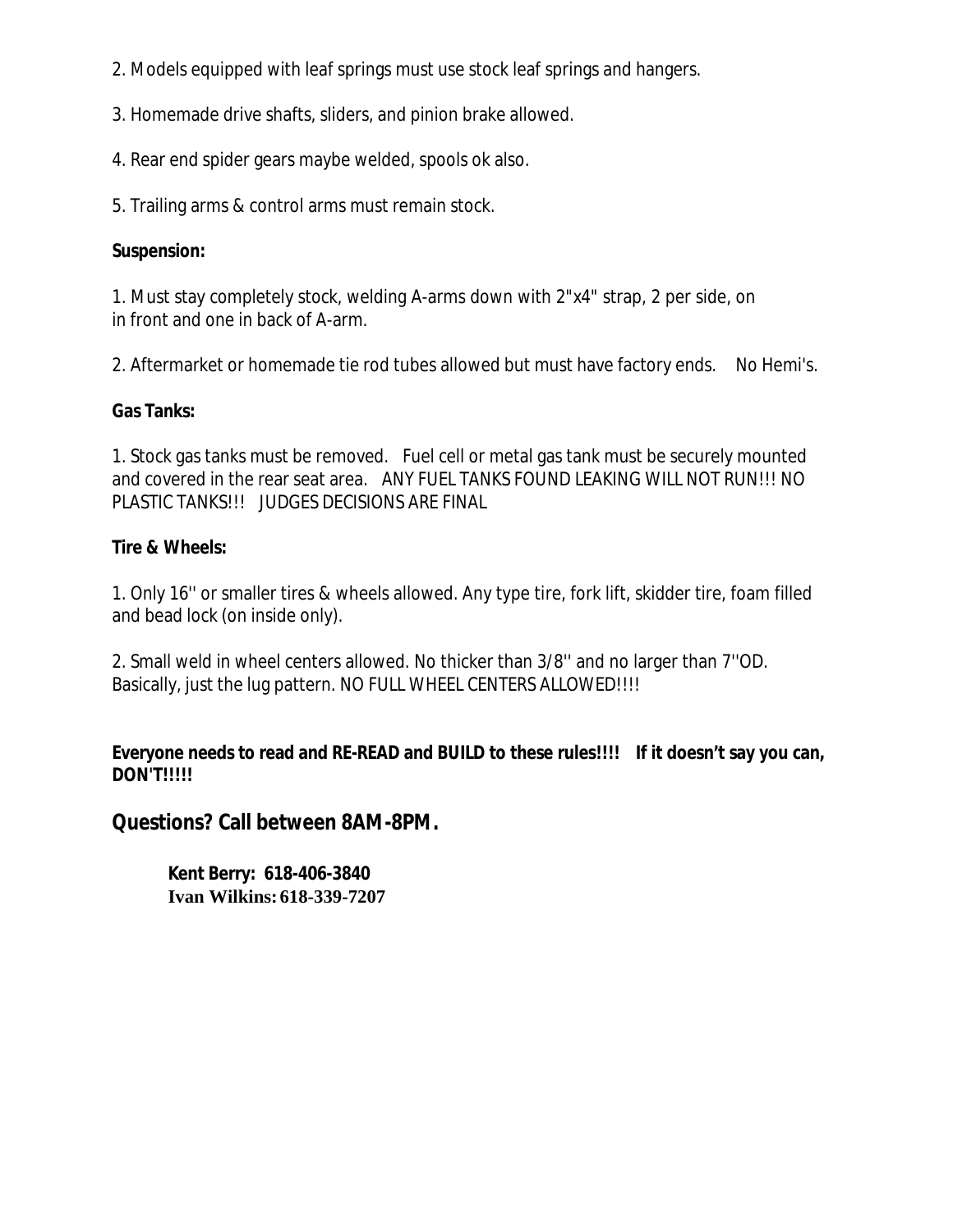## **MINI CAR RULES**: subject to drilling/scoping AUTOMOBILE BODY REGULATIONS- ALL JUDGES DECISIONS ARE FINAL

1. Passenger cars or station wagons only. Wheel base must be 108" or less. No exceptions.

2. No 4x4 vehicles, trucks, jeeps, vans, or sedagans.

3. All glass, side windows, rear windows, headlights and taillights, must be removed before

reaching the track. Rolling down windows is not permitted.

4. Rear seat of sedan must be removed, top and bottom. On station wagons all seats and decking must be removed. Station wagons must be emptied to the floorboards.

5. Cars must have a seatbelt and working brakes. MANDATORY

6. Battery must be securely fastened and covered in passenger compartment. Two batteries are allowed.

7. MANDATORY –Front windshield must have chain or loop of #9 wire from roof to the firewall for safety. Chain 3/8-inch max or 2 loops of #9 wire only.

8. Trailer hitches: Class A or frame mounted must be totally removed. Class B or bumper mounted trailer ball stub must be cut off.

**GAS TANKS AND FUEL PUMPS** – ALL JUDGES DECISIONS ARE FINAL

1. Stock gas tank MUST be removed. All Tanks, lines and fitting must be leak proof. ANY LEAKING TANKS OR LINES WILL NOT RUN!!! Electric fuel pumps are allowed but must have a shut-off switch within reach of the driver. Tanks must be covered before entering the track.

2. All lines under car must be steel, if running rubber lines, they must be inside and securely fastened. All lines should be double clamped.

# **RADIATOR AND CORE SUPPORT** – ALL JUDGES DECISIONS ARE FINAL

1. Radiator must be in stock position. ONLY/ANY OEM automotive type radiator can be used. NO RESERVE TANKS OR ADDED COOLING CAPACITY!!!

2. Multiple electric fans mounted to the radiator, may be used.

3. Radiator protectors are allowed, BUT must be in front of radiator, CANNOT be wider than the cooling surface of radiator.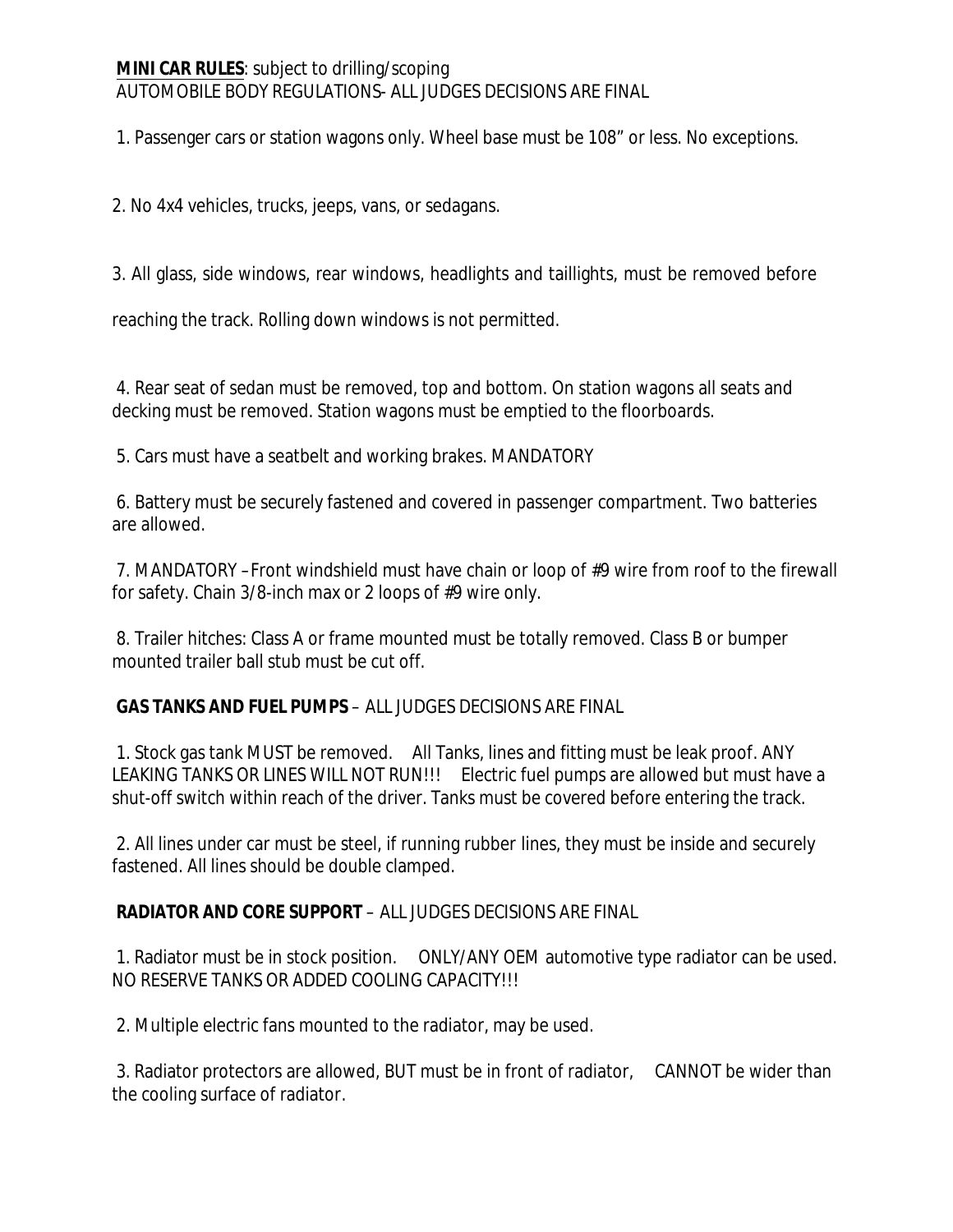4. Protector cannot be thicker than 1/4" and must be made of a form of expanded metal or screen. NO solid metal allowed at all. No angle iron or flat strap.

This is a radiator protector, not a core support reinforcement.

**BODY** – ALL JUDGES DECISIONS ARE FINAL

1. No body seams may be welded except for the ones outlined in these rules. No metal may be added. Body cannot be welded to frame anywhere.

2. No doubling of body panels except what's specifically stated. No added metal allowed. No reinforcing of the firewall.

3. Floor/Trunk pans may be patched with same thickness metal and fastened with sheet metal screws (1 every 4")

4. Doors may be welded solid, driver & passenger door may be reinforced inside OR outside. Reinforcement may overlap outside door seam 2".

5. Body creasing, enhancing of existing body lines and addition of body lines is allowed. Do not fold the metal over to create a doubled effect. It will be cut.

6. Body mount bolts may be replaced, must have 1" gap between body and frame. Solid metal spacer or stack of washers, bolts must be 5/8" or smaller. Washers must be free floating and no bigger than 4x4x1/4"

7. Fenders may be bolted together with a maximum of 10 - 3/8-inch bolts or smaller with 3/8 inch or smaller washers per wheel opening.

8. 2 rear window bars are allowed, 3x3x1/4"max. No solid stock. Cannot contact cage anywhere. Sheet metal to sheet metal only. At least 8"inside the pillars. Welded or bolted or both.

#### **SUSPENSION** – ALL JUDGES DECISIONS ARE FINAL

1. Suspension components remain stock except for what's listed below.

2. SUSPENSTION MAY BE SOLID & set at desired height, weld shock cylinder to canister. NO ADDED METAL.

3. No pipe over struts.

4. An arm cannot be plated or reinforced. Stock A arms only

5. Tie rods may be reinforced.

6. After-market steering columns are allowed.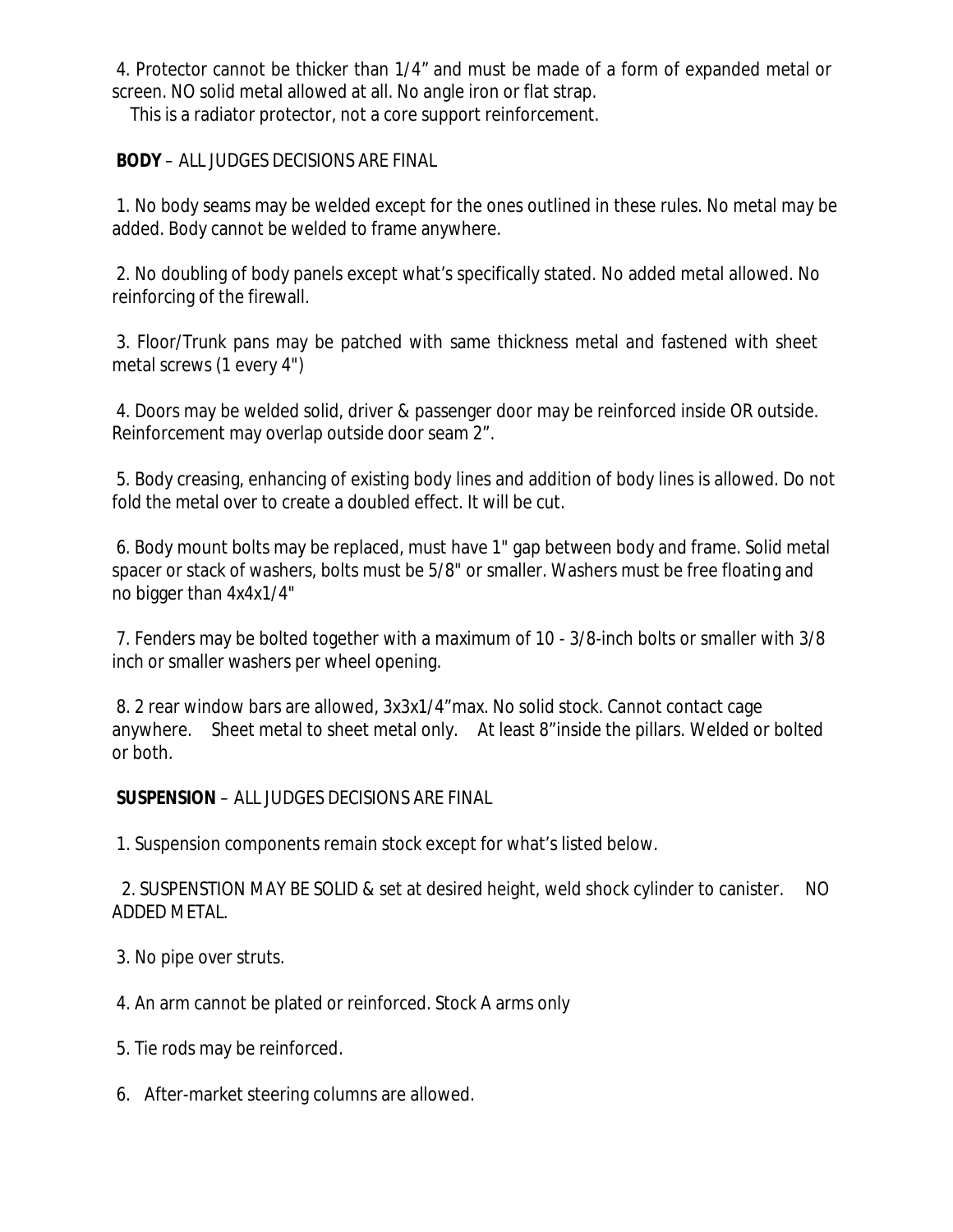7. Sway bars must be in factory stock position or taken out completely. Cannot be flipped and welded to the frame.

## **HOODS AND TRUNKS** – ALL JUDGES DECISIONS ARE FINAL

1. Hoods must have two (2) holes, at least four (4) inches in diameter on each side of the carburetor. Not directly on top of the carburetor. If the hood is removed, either the fan or fan belt must be removed.

2. Hood cut outs cannot be welded. Bolted only. Hood seams cannot be welded.

3. Hoods must be open during inspection.

4. Hoods may be secured by all thread outboard the radiator, 2 pieces at firewall, and 1 at each fender well.  $1 \frac{1}{2}$ " x  $1 \frac{1}{2}$ " x  $5$ " long angle iron may be used with the all thread.

5. The all thread outboard the radiator can be sleeved with up to 2-inch tubing or round pipe, but must be free floating, NO WELDING. These 2 pieces of all thread are the only ones that can be sleeved.

6. If you use #9 wire to hold down hood, you are allowed Unlimited #9 wire across the front of radiator.

7. You may use all thread to secure the trunk lid. (2 total) Cannot be sleeved. Washers may be no larger than 4 inches in diameter and cannot be welded down. Unlimited #9 wire can be used here as well.

8. Trunks & tailgates can be welded. 2-5" welds per seam. max 2-inch-wide strap 1/4 inch thick.

9. The trunk lid must be in stock location, but may be tucked or v'd in the center, if v'd must remain at least 10" off the trunk floor.

10. No adding of metal in trunk lip area to fill the gap.

11. Relocation the rear speaker deck is not allowed. It must remain in stock position or completely removed.

#### **SAFETY CAGES** – ALL JUDGES DECISIONS ARE FINAL

1. You must have a four-point cage minimum, six-point cages are allowed. You can have up to 4 down posts, 2 per side. Must be welded to the flat part of frame. No kickers to the frame humps- front or back. All down post must be straight. (NO ANGLES) MANDATORY- all four points of cage must be wired or chained to post of car.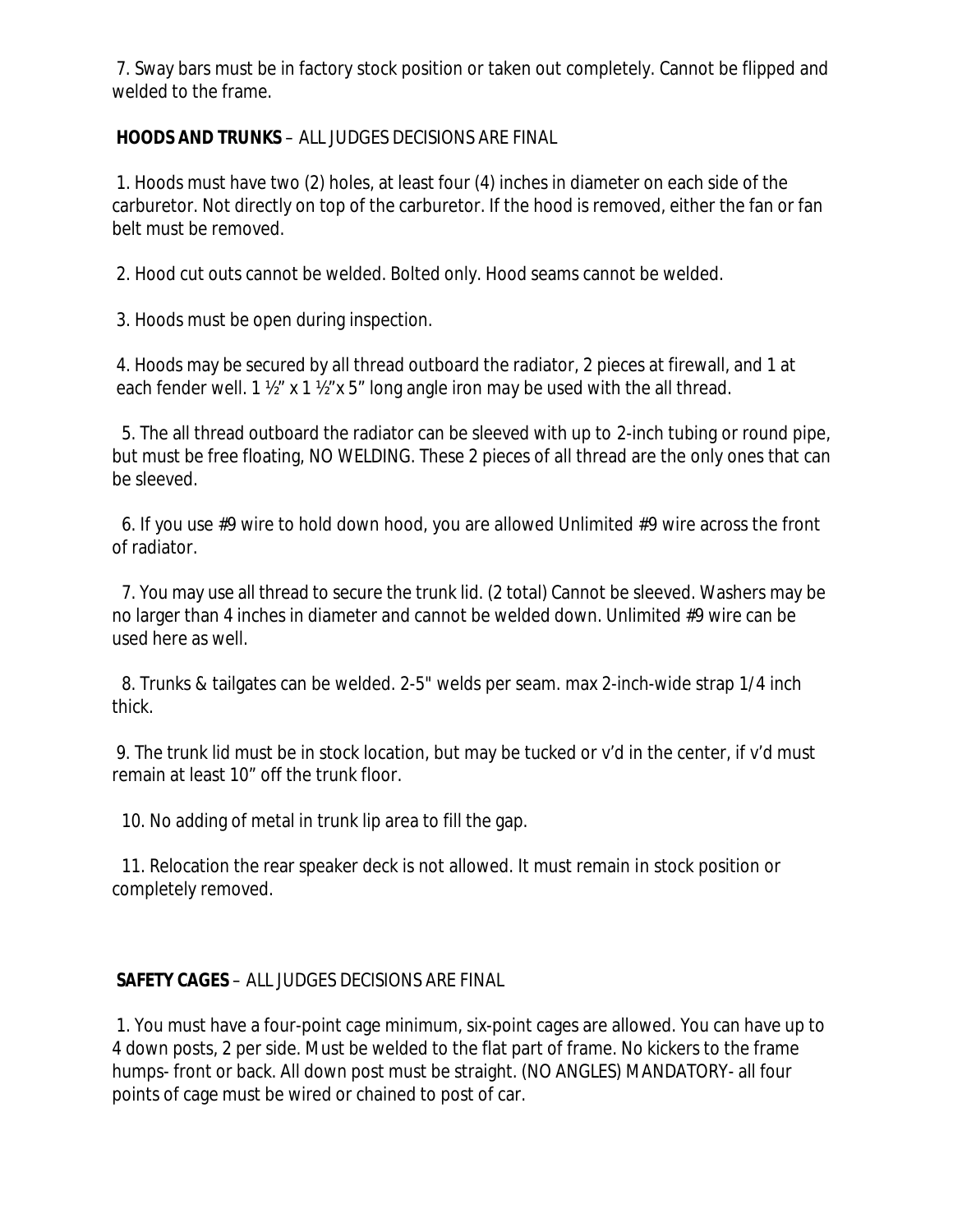2. Door bars must stop at dash bar. Nothing in front of dash bar.

3. Dash bar cannot be more than 6 inches in front of front door seam. Dash bar cannot be in front of front door post.

4. Cage can be made from 3" pipe or 3" square tubing, MAX.

5. All down tubes must be behind the dash bar, straight up and down and on the flat part of the top of the frame. Cannot go to the body mount boxes.

6. Gas tank protectors are allowed. Can touch the rear deck metal or package tray.

7. Front wheel drive cage can be welded directly to body skin or all down bars can be welded to the floor with a 5" x 5" x  $\frac{1}{4}$ " plate MAX

**HALO BARS OR ROLLOVER BARS RECOMMENDED** – ALL JUDGES DECISIONS ARE FINAL **FRAMES** – ALL JUDGES DECISIONS ARE FINAL

1. No welding, plating, or reinforcing of the frame unless specified otherwise.

2. PRERAN cars only will be allowed 4 band aids. 4"x4"x 1/4". No excessive welding. There must be visible sign of damage. Judges have the last and final say.

3. Any other reinforcing of frame found will result in disqualification.

4. Sub frame cars cannot be tied together. If you want to run a full frame car, buy a full frame car, don't build one.

5. No tilting or hump plating.

6. No shortening of frames except to mount front bumper.

7. No plating, stuffing, heat treating, or foam filling of frames is allowed. Do NOT paint, undercoat, oil or grease your frames or you will not even be inspected.

8. You may notch the frame for minimal pre-bending, but do NOT weld the cut.

9. Rear frame rails may not be shortened.

#### **BUMPERS** – ALL JUDGES DECISIONS ARE FINAL

1. Number of bolts or welds may not exceed typical stock installation. Homemade bumper brackets are permitted, no gussets or bracing. Not to extend behind OEM mounting bolt location on frame. May use 2 <sup>1</sup>/<sub>2</sub> inch max round or square tubing. No thicker than <sup>1</sup>/<sub>4</sub> inch. No solid stock may be used. Any OEM stock automobile bumper may be bolted or welded to the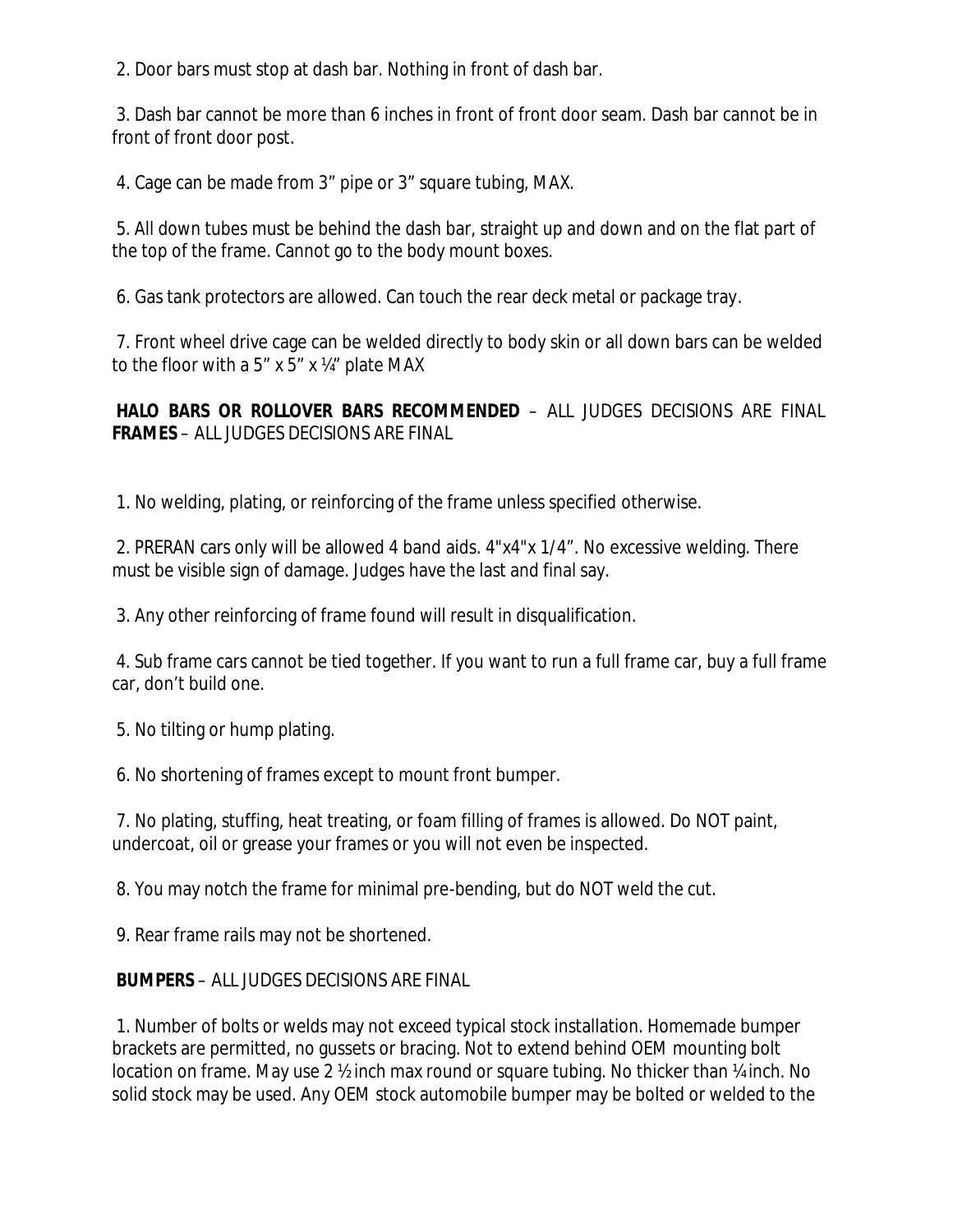shock canister or bumper brackets. You may weld outer chrome or bumper to inner skin of bumper. You may use two (2) pieces of light chain per shock. Fenders and bumper ends may be trimmed to allow for wheel clearance.

2. IF trimming the frame down to mount your bumper, you are allowed 6" of mounting bracket or shock tube welded or bolted to the frame, no more on the frame than that.

3. This rule also applies to putting your tubes inside the frame. You are allowed 6" only inside the frame regardless if you cut the frame or not.

4. Homemade front bumpers allowed. No wider than 13" on point. Point must be spread out. No taller than 6". Bumper length must be within fenders. JUDGES DECISIONS ARE FINAL!!!!!

5. Bumpers can be loaded with metal only. No solid bumpers and no concrete. NO EXCEPTIONS. If we don't approve, you don't run.

#### **ENGINE AND TRANSMISSION** – ALL JUDGES DECISIONS ARE FINAL

1. Any 4- or 6-cylinder engine or transmission may be used in any car but must be mounted within 5" of the original motor.

2. Chained, welded, or homemade motor mounts will be permitted, but must meet approval of officials.

3. Any type of header is allowed but must be directed away from driver compartment.

4. Transmission oil coolers and engine oil coolers are permitted. Must be secured, contained and covered inside the car for the driver's protection.

5. NO skid plates, DP's, cradles, and tranny braces allowed.

# **REAR END** – ALL JUDGES DECISIONS ARE FINAL

1. Rear end must remain stock.

2. You may have five (5) spring clamps per spring. You pick if you want them in front of or behind axle or split them between the front and back.

3. Any drive shaft or U-joint may be used.

#### **TIRES** – ALL JUDGES DECISIONS ARE FINAL

1. Only sixteen (16) inch or smaller tires and wheels will be allowed. No split rims allowed.

2. Valve stem protectors, liquid in tires permitted or screws in rims to hold tires in place permitted.